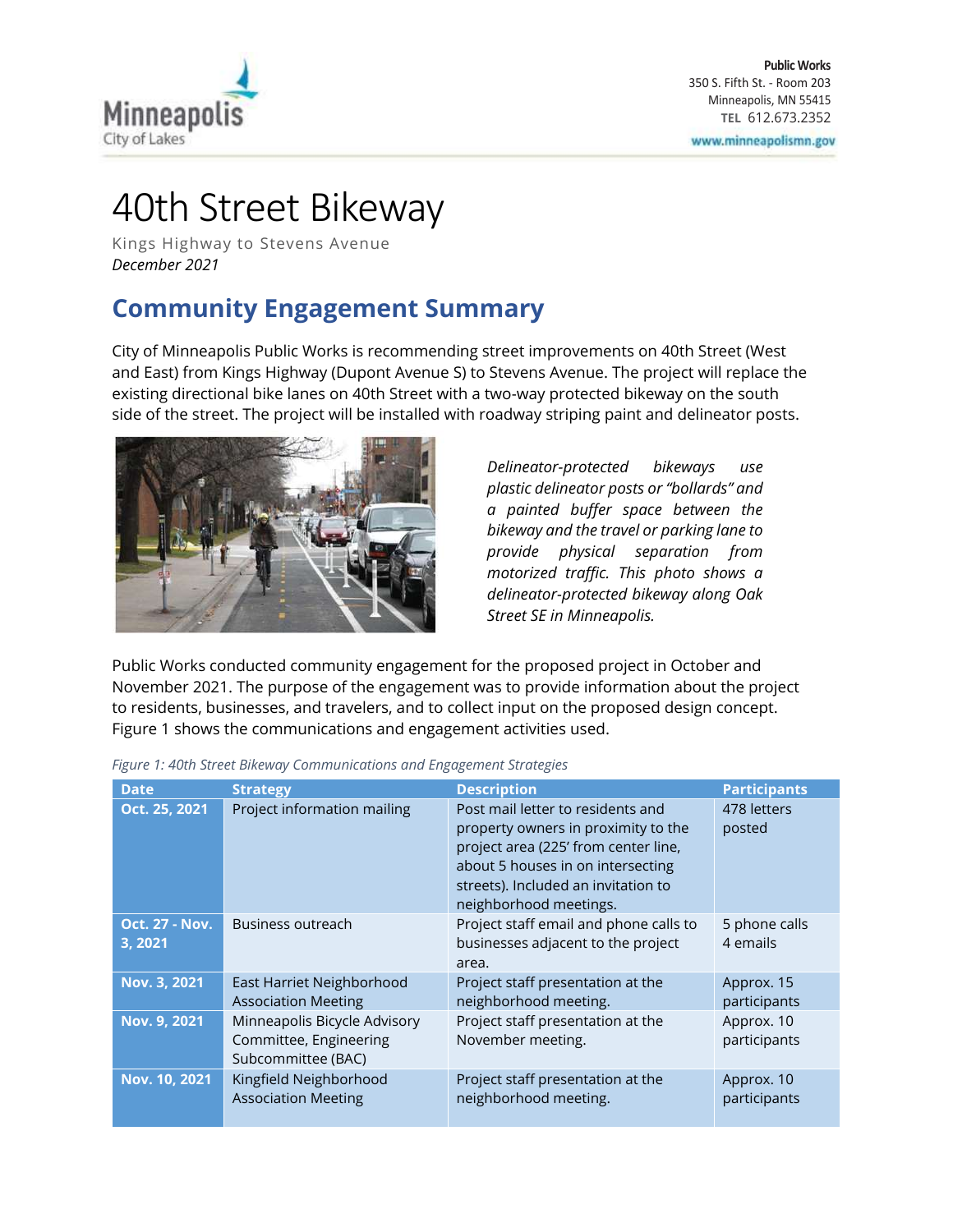

| <b>Date</b>    | <b>Strategy</b>                                                                                       | <b>Description</b>                                                                             | <b>Participants</b>        |
|----------------|-------------------------------------------------------------------------------------------------------|------------------------------------------------------------------------------------------------|----------------------------|
| Nov. 18, 221   | Minneapolis Pedestrian<br>Advisory Committee,<br>Infrastructure and Engineering<br>Subcommittee (PAC) | Project staff presentation at the<br>November meeting.                                         | Approx. 10<br>participants |
| <b>Ongoing</b> | Project website                                                                                       | Includes project description, fact<br>sheet, and presentation materials.                       | n/a                        |
| <b>Ongoing</b> | <b>Public comments</b>                                                                                | To date, project staff have received<br>five email comments regarding the<br>proposed project. | 5 emails                   |

### **Comment Summary**

- **Opposition to removal of on-street parking**: The proposed concept would eliminate on-street parking on the south side of 40th Street W, from Bryant Avenue to Lyndale Avenue (2 blocks, 19 spaces). At the East Harriet Neighborhood Association meeting and in follow-up emails, businesses and property owners representing the buildings in the northwest quadrant of the Lyndale Avenue and 40th Street W intersection, expressed opposition to the proposed removal of on-street parking. They stated that any loss of parking could harm their businesses as customers may not be willing or able to walk from parking spaces in the adjacent neighborhoods to access their businesses.
- **General support for the project**: Multiple people expressed support for the project, citing the benefits for people who bike and walk in the area. This includes participants at both neighborhood meetings, BAC and PAC members, business representatives, and residents of the area.
- **Explore a different design concept:** Participants at the East Harriet Neighborhood Association asked that Public Works consider alternative design concepts. Concepts suggested include the following:
	- o Do nothing from Bryant Avenue to Lyndale Avenue (and leaving the on-street parking in place).
	- $\circ$  Change 40th Street W to a one-way traffic lane configuration to create space to maintain the existing on-street parking (support for this suggestion was mixed).
	- $\circ$  Evaluate options for a more substantial construction project that would include the bikeway and maintain the on-street parking.
- **Opposition to delineator posts**: Two residents expressed opposition to the proposed delineator posts citing bicyclist safety concerns (i.e., not as safe as a curb separated bikeway), the need for ongoing maintenance, and aesthetic concerns.
- **Concern for those with mobility impairments**: One resident expressed concern for those with limited mobility and their ability to safety cross the bikeway to access properties on 40th Street.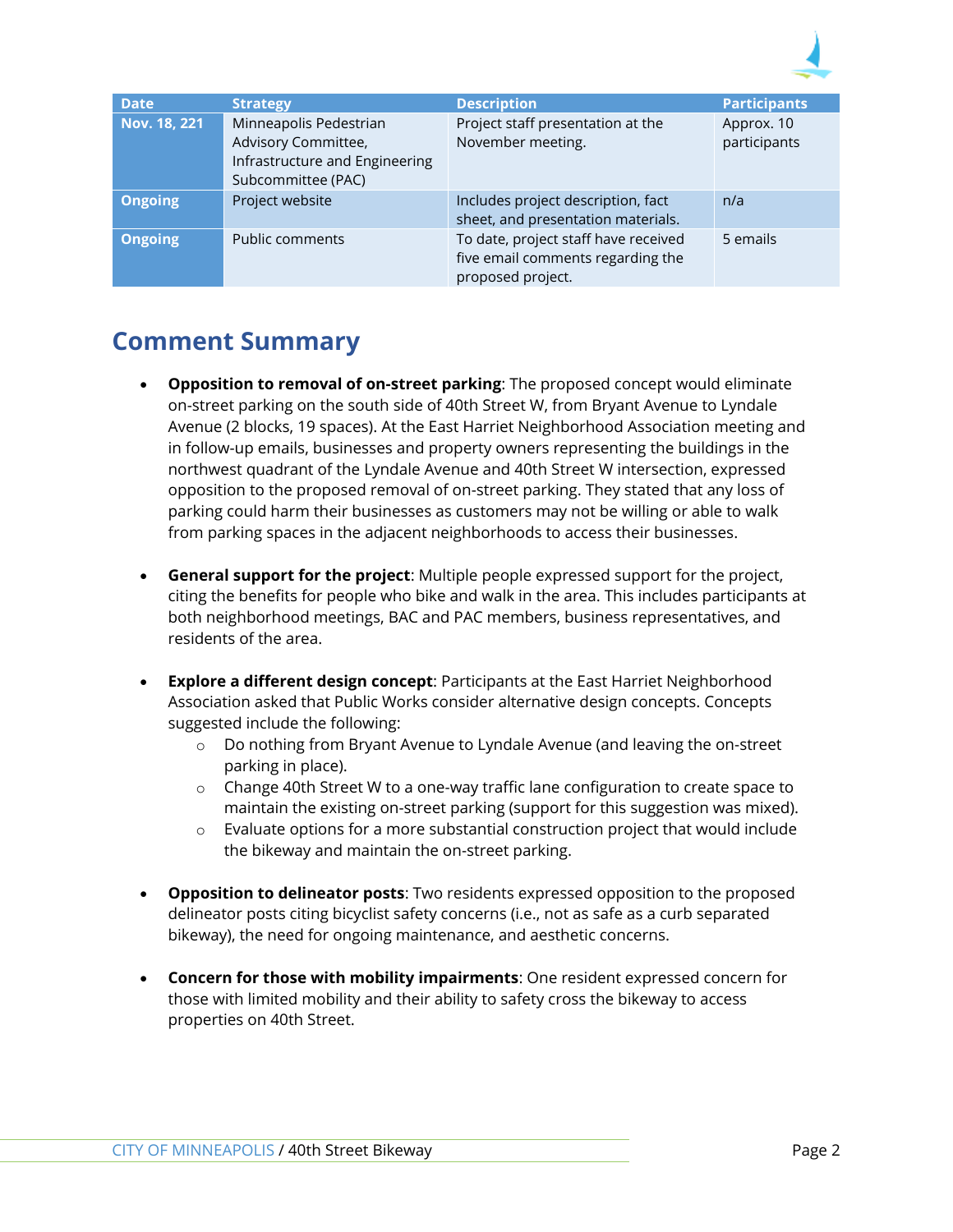

### **Public Works Responses**

• **Opposition to removal of on-street parking**: Public Works acknowledges that repurposing on-street parking may change how customers access adjacent businesses. The parking study shows that there is generally on-street parking available on the adjacent streets, the removal of on-street parking on 40th Street means that customers, employees, and residents will face the potential of traveling a longer distance to access buildings. Currently off-street bicycle parking is provided at two of the three businesses on the south side of the street and at one location on the north side of the street.

Installing the 40th Street Bikeway is consistent with the City's commitment to prioritize people who walk, bicycle, and take transit. These priorities are set by city plans and policies such as the Complete Streets Policy, Transportation Action Plan, and Street Design Guide. Further, the 40th Street Bikeway will leverage the bicycle improvements being installed at the 40th Street intersections on Bryant Avenue and Grand Avenue as part of two separate roadway reconstruction projects, as well as the protected bikeway upgrades scheduled for construction along Blaisdell Avenue South between Lake Street and 40th Street in 2022.

- **General support for the project: Support noted.**
- **Suggestion for different design concept**: Alternative design concepts suggested include: 1) do nothing for the two-block segment from Bryant Avenue to Lyndale Avenue, 2) change 40th Street to a one-way configuration, 3) pursue a capital project to reconfigure 40th Street in a way that allows the bikeway and maintains on-street parking. Public Works has evaluated these suggestions and offers the following responses:
	- $\circ$  Do nothing: Public Works considered the possibility of not making any changes from Lyndale Avenue to Bryant Avenue. This would require people biking to transition from a two-way design to one-way design for a two block stretch, which would interrupt a bikeway that connects major routes across the Kingfield and East Harriet neighborhoods. Research has shown that safety, comfort, and continuity are critical factors for bicycle infrastructure and experience has shown that in order to maximize utility, a bikeway should be continuous. In short, a gap in the bikeway will likely deter from its use. Therefore, this option will not be pursued.
	- o One-way traffic on 40th Street: Public Works considered the possibility of converting all or a portion of 40th Street to a one-way traffic facility to allow space to maintain on-street parking. While this is a treatment that is being explored in other parts of the city, the related traffic and safety impacts make it difficult to implement for a short segment of 40th Street. Making this change for a larger stretch of 40th Street is also not supported due to its role in serving eastwest vehicular mobility between Kings Highway and Nicollet Avenue, and potential traffic and safety impacts such as neighborhood spillover traffic.
	- o Reconfigure 40th Street: The proposed 40th Street Bikeway project is being implemented with dedicated bikeway funding which is limited and does not allow for reconstruction of 40th Street. 40th Street is not planned for reconstruction at this time.